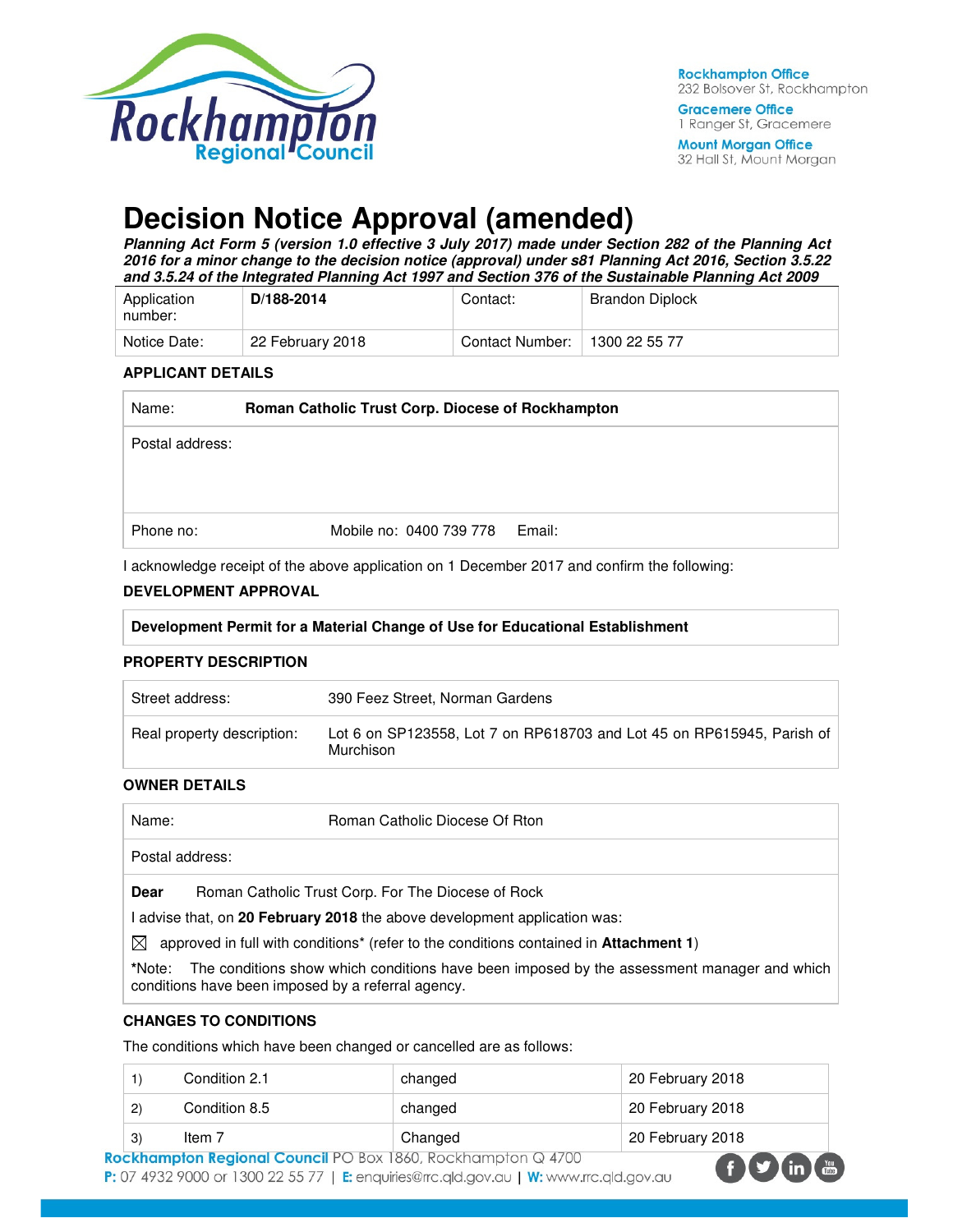## **1. DETAILS OF THE APPROVAL**

|                                                                                                                                                                            | <b>Development</b><br><b>Permit</b> | Preliminary<br>Approval |
|----------------------------------------------------------------------------------------------------------------------------------------------------------------------------|-------------------------------------|-------------------------|
| Development assessable under the planning scheme, a temporary local<br>planning instrument, a master plan or a preliminary approval which<br>includes a variation approval | $\boxtimes$                         |                         |

#### **2. GROUNDS OF JUSTIFICATION OF APPROVAL DESPITE CONFLICT WITH THE PLANNING SCHEME:**

The grounds for approving the application, despite the conflict with the planning scheme, are:

- a) The proposed development is considered appropriately located and is designed to mitigate any impacts such as noise, ensuring that the amenity of the surrounding residents is not adversely affected.
- b) Assessment of the development against the relevant area intent, planning scheme codes and planning scheme policies demonstrates that the proposed development, subject to conditions, will not cause significant adverse impacts on the surrounding natural environment, built environment and infrastructure, community facilities, or local character and amenity;
- c) The proposed use does not compromise the achievements of the Desired Environmental Outcomes in the Rockhampton City Plan 2005; and
- d) The proposed development does not compromise the relevant State Planning Policy.

## **3. CONDITIONS**

This approval is subject to the conditions in Attachment 1.

#### **4. FURTHER DEVELOPMENT PERMITS REQUIRED**

Please be advised that the following development permits are required to be obtained before the development can be carried out:

| Type of development permit required | Subject of the required development permit |
|-------------------------------------|--------------------------------------------|
| <b>Operational Works</b>            | <b>Access and Parking Works</b>            |
|                                     | Stormwater Works                           |
|                                     | Roof and Allotment Drainage Works          |
| <b>Building Works</b>               |                                            |
| Plumbing and Drainage Works         |                                            |

#### **5. SUBMISSIONS**

There were 6 properly made submissions received from the following submitter(s);

| Name of principal<br>submitter | <b>Residential or business address</b> | Electronic address (if<br>provided) |
|--------------------------------|----------------------------------------|-------------------------------------|
| 1. R A McCamley                | PO Box 6062, Red Hill Rockhampton      |                                     |
| 2. Mrs R Atkinson              | 7 Langford Street, Norman Gardens      |                                     |
| 3. L M Milne                   | 9 Langford Street, Norman Gardens      |                                     |
| 4. J J Ross                    | 13 Thomas Street, Norman Gardens       |                                     |
| Mrs D F Mylrea<br>5.           | 15 Thomas Street, Norman Gardens       |                                     |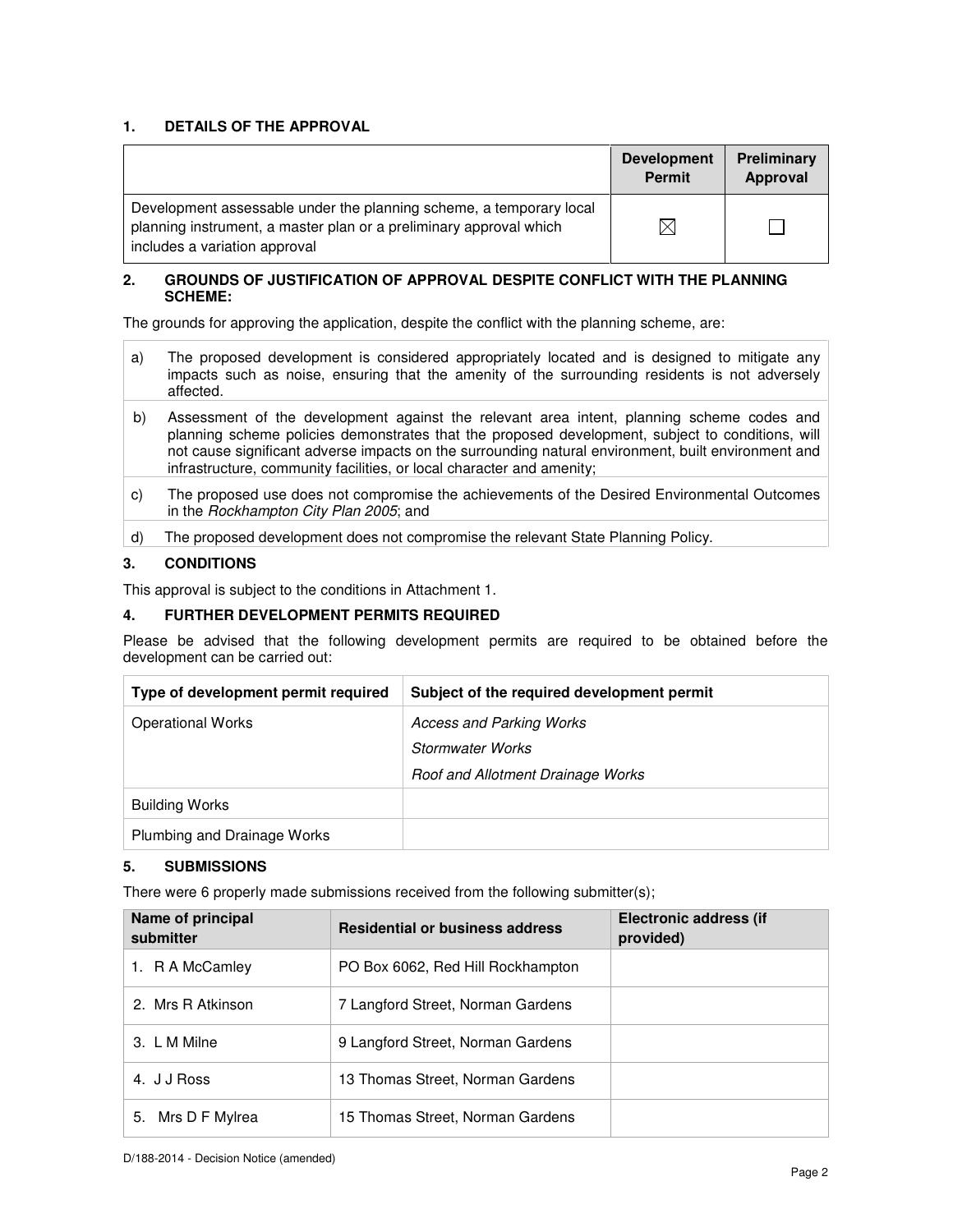| Name of principal<br>submitter | <b>Residential or business address</b> | <b>Electronic address (if</b><br>provided) |
|--------------------------------|----------------------------------------|--------------------------------------------|
| 6. C J and D Huntly            | 11 Langford Street, Norman Gardens     |                                            |

# **6. REFERRAL AGENCIES** NIL

## **7. THE APPROVED PLANS**

#### **The approved development must be completed and maintained generally in accordance with the approved drawings and documents:**

| <b>Plan/Document Name</b>                                                      | <b>Plan/Document Number</b> | Dated           |
|--------------------------------------------------------------------------------|-----------------------------|-----------------|
| Proposed Overall Site Plan                                                     | 1988 SK-02                  | November 2013   |
| <b>Existing Main Carpark</b>                                                   | 1988 SK-03                  | November 2013   |
| Proposed Main Carpark                                                          | 1988 SK-04                  | November 2013   |
|                                                                                |                             |                 |
| Existing Staff Carpark and Kindy                                               | 1988 SK-05                  | November 2013   |
| Proposed Staff Carpark and Kindy                                               | 1988 SK-06                  | November 2013   |
| <b>Existing Prep and Carpark</b>                                               | 1988 SK-07                  | November 2013   |
| Proposed Prep and Carpark                                                      | 1988 SK-08                  | November 2013   |
| Proposed Floor Plan                                                            | 1988 SK-09                  | December 2013   |
| Proposed Floor Plan                                                            | 1988 SK-11                  | December 2013   |
| Elevations - Kindergarten                                                      | 1988 SK-10                  | December 2013   |
| Elevations - New Prep                                                          | 1988 SK-12                  | December 2013   |
| Noise Impact Assessment St Anthony's School<br>390 Feez Street, Norman Gardens | SP0578-0, Revision 0        | 9 April 2015    |
| St Anthony's Catholic Primary School -<br><b>Transport Impact Assessment</b>   | 14B1125000, Issue A         | 13 October 2014 |
| <b>Acoustic Fence</b>                                                          | 1988 SP-20 Rev B            | September 2017  |

## **8. CURRENCY PERIOD FOR THE APPROVAL (S.85)**

The standard relevant periods stated in section 85 of Planning Act 20016 apply to each aspect of development in this approval, if not stated in the conditions of approval attached.

# **9. STATEMENT OF REASONS**

| <b>Description of the</b><br>development | The proposed development is for a Material Change of Use – Educational<br>Establishment                                                                                                                      |  |
|------------------------------------------|--------------------------------------------------------------------------------------------------------------------------------------------------------------------------------------------------------------|--|
| <b>Reasons for Decision</b>              | The proposed change is considered appropriately located and is<br>a)<br>designed to mitigate any impacts such as noise, ensuring that the<br>amenity of the surrounding residents is not adversely affected; |  |
|                                          | The proposed change does not compromise the achievements of the<br>b)<br>Desired Environmental Outcomes in the Rockhampton City Plan 2005<br><i>(superseded)</i> ; and                                       |  |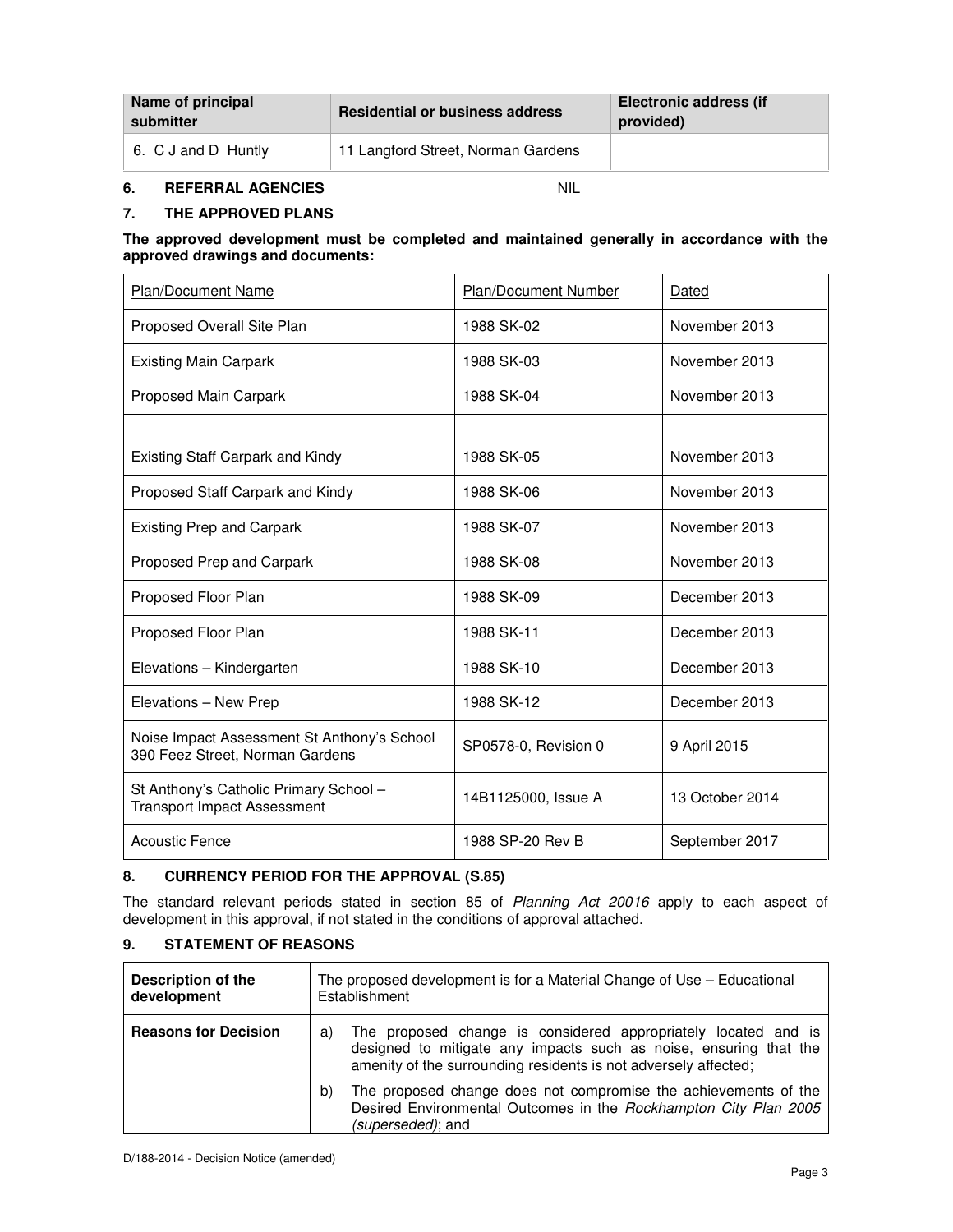|                                            | Assessment of the development against the relevant zone purpose,<br>C)<br>planning scheme codes and planning scheme policies demonstrates<br>that the proposed development will not cause significant adverse<br>impacts on the surrounding natural environment, built environment and<br>infrastructure, community facilities, or local character and amenity. |
|--------------------------------------------|-----------------------------------------------------------------------------------------------------------------------------------------------------------------------------------------------------------------------------------------------------------------------------------------------------------------------------------------------------------------|
| <b>Assessment</b><br><b>Benchmarks</b>     | The proposed development was assessed against the following assessment<br>benchmarks:<br>Rockhampton City Plan 2005 (Superseded)                                                                                                                                                                                                                                |
| <b>Matters prescribed by</b><br>regulation | The Rockhampton City Plan 2005 (superseded);<br>Surrounding use of adjacent premises in terms of commensurate and<br>$\bullet$<br>consistent development form; and<br>The common material, being the material submitted with the<br>$\bullet$<br>application.                                                                                                   |

#### **10. RIGHTS OF APPEAL**

The rights of an applicant to appeal to a tribunal or the Planning and Environment Court against a decision about a development application are set out in chapter 6, part 1 of the Planning Act 2016. For particular applications, there may also be a right to make an application for a declaration by a tribunal (see chapter 6, part 2 of the Planning Act 2016).

#### Appeal by an applicant

An applicant for a development application may appeal to the Planning and Environment Court against the following:

- the refusal of all or part of the development application
- a provision of the development approval
- the decision to give a preliminary approval when a development permit was applied for
- a deemed refusal of the development application.

An applicant may also have a right to appeal to the Development tribunal. For more information, see schedule 1 of the Planning Act 2016.

#### Appeal by a submitter

A submitter for a development application may appeal to the Planning and Environment Court against:

- any part of the development application for the development approval that required impact assessment
- a variation request.

The timeframes for starting an appeal in the Planning and Environment Court are set out in section 229 of the Planning Act 2016.

**Attachment 2** is an extract from the Planning Act 2016 that sets down the applicant's appeal rights and the appeal rights of a submitter.

#### **11. WHEN THE DEVELOPMENT APPROVAL TAKES EFFECT**

This development approval takes effect:

From the time the decision notice is given – if there is no submitter and the applicant does not appeal the decision to the court.

Or

When the submitter's appeal period ends – if there is a submitter and the applicant does not appeal the decision to the court.

Or

Subject to the decision of the court, when the appeal is finally decided  $-$  if an appeal is made to the court.

This approval will lapse unless substantially commenced within the above stated relevant periods (refer to sections 85 of Planning Act 2016 for further details).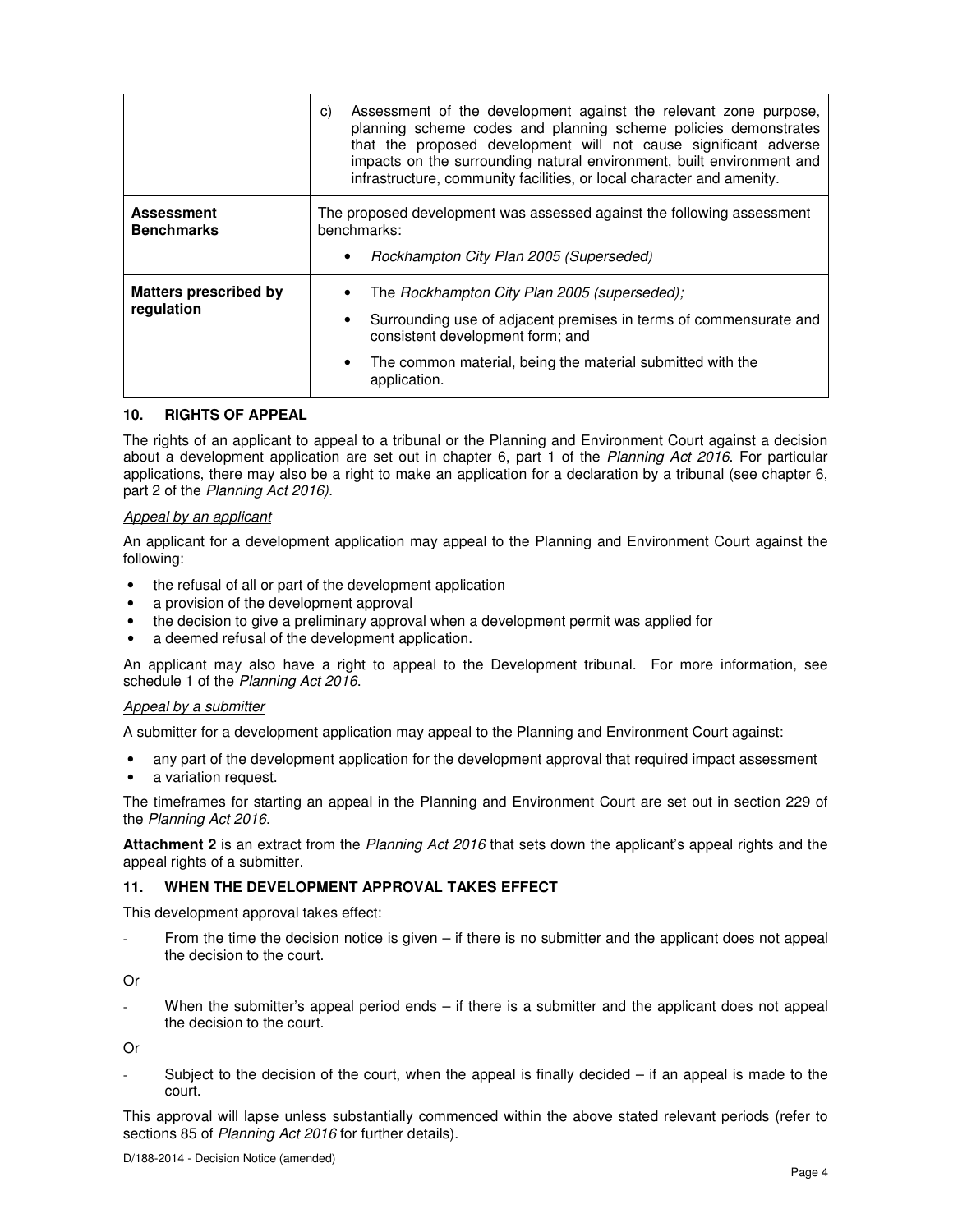## **12. ORIGINAL DECISION ASSESSMENT MANAGER**

| Name: | Tarnya Fitzgibbon<br><b>MANAGER DEVELOPMENT AND BUILDING</b>             |            | Date: 31 July 2015     |
|-------|--------------------------------------------------------------------------|------------|------------------------|
| 13.   | <b>ASSESSMENT MANAGER</b>                                                |            |                        |
| Name: | Tarnya Fitzgibbon<br><b>COORDINATOR</b><br><b>DEVELOPMENT ASSESSMENT</b> | Signature: | Date: 22 February 2018 |

#### **Attachment 1 – Conditions of the approval**

Part 1 - Conditions imposed by the assessment manager [Note: where a condition is imposed about infrastructure under Chapter 4 of the Planning Act 2016, the relevant provision of the Act under which this condition was imposed must be specified.]

#### **Attachment 2—Extract on appeal rights**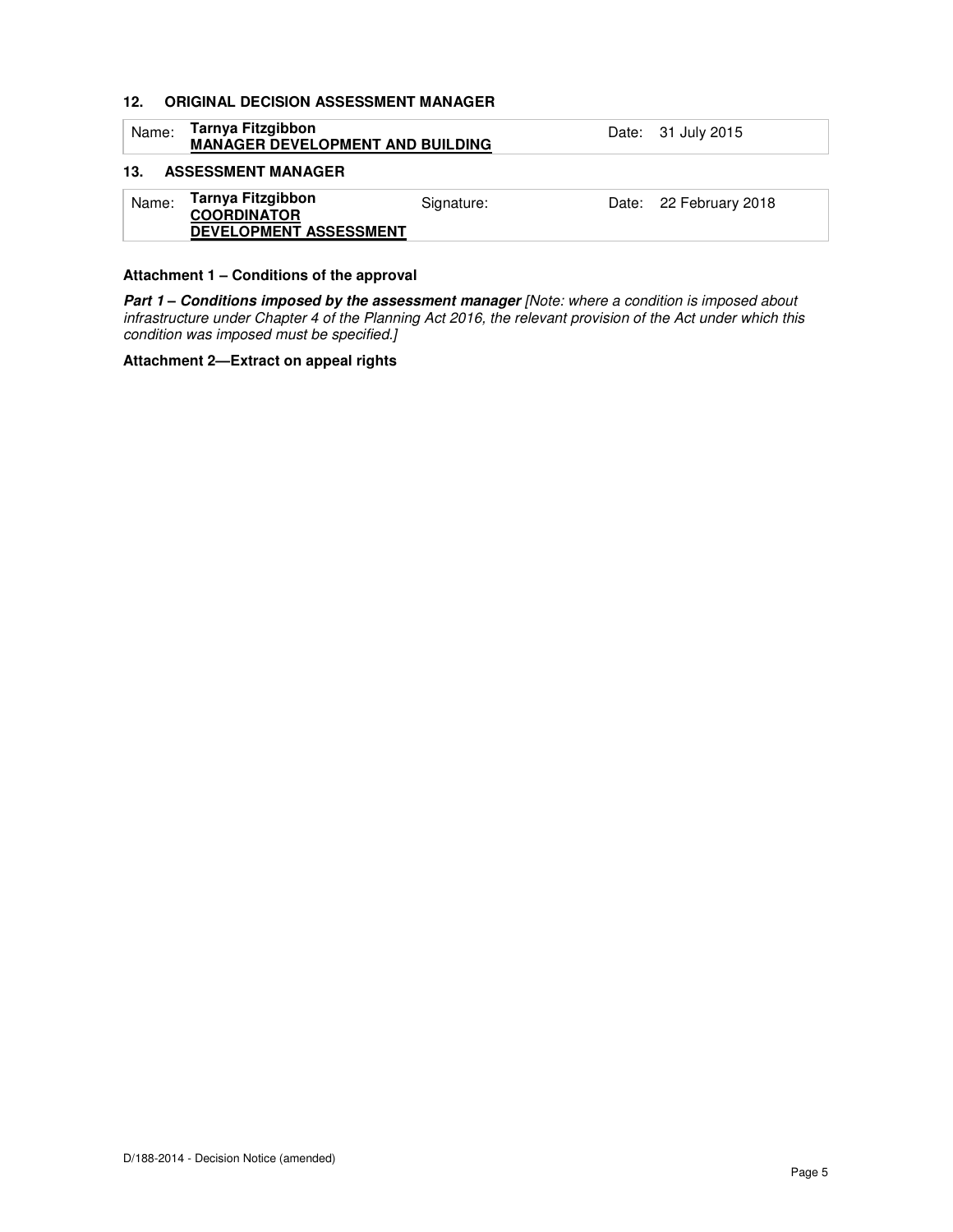

# **Attachment 1 – Part 1**

# **Rockhampton Regional Council Conditions**

PLANNING ACT 2016

# 1.0 ADMINISTRATION

- 1.1 The Developer is responsible for ensuring compliance with this approval and the Conditions of the approval by an employee, agent, contractor or invitee of the Developer.
- 1.2 Where these Conditions refer to "Council" in relation to requiring Council to approve or to be satisfied as to any matter, or conferring on the Council a function, power or discretion, that role of the Council may be fulfilled in whole or in part by a delegate appointed for that purpose by the Council.
- 1.3 All conditions of this approval must be undertaken and completed to the satisfaction of Council, at no cost to Council.
- 1.4 All conditions, works, or requirements of this approval must be undertaken and completed prior to the commencement of the use, unless otherwise stated.
- 1.5 Where applicable, infrastructure requirements of this approval must be contributed to the relevant authorities, at no cost to Council prior to the commencement of the use, unless otherwise stated.
- 1.6 The following further Development Permits must be obtained prior to the commencement of any works associated with their purposes:
	- 1.6.1 Operational Works:
		- (i) Access and Parking Works;
		- (ii) Stormwater Works; and
		- (iii) Roof and Allotment Drainage Works
	- 1.6.2 Plumbing and Drainage Works; and
	- 1.6.3 Building Works.
- 1.7 All Development Permits for Operational Works and Plumbing and Drainage Works must be obtained prior to the issue of a Development Permit for Building Works.
- 1.8 Unless otherwise stated, all works must be designed, constructed and maintained in accordance with the relevant Council policies, guidelines and standards.
- 1.9 All engineering drawings/specifications, design and construction works must comply with the requirements of the relevant Australian Standards and must be approved, supervised and certified by a Registered Professional Engineer of Queensland.
- 1.10 Lot 45 on RP615945, Lot 7 on RP618703 and Lot 6 on SP123558 must be amalgamated and registered as one lot prior to the commencement of the use.
- 2.0 APPROVED PLANS AND DOCUMENTS
- 2.1 The approved development must be completed and maintained generally in accordance with the approved plans and documents, except where amended by the conditions of this permit: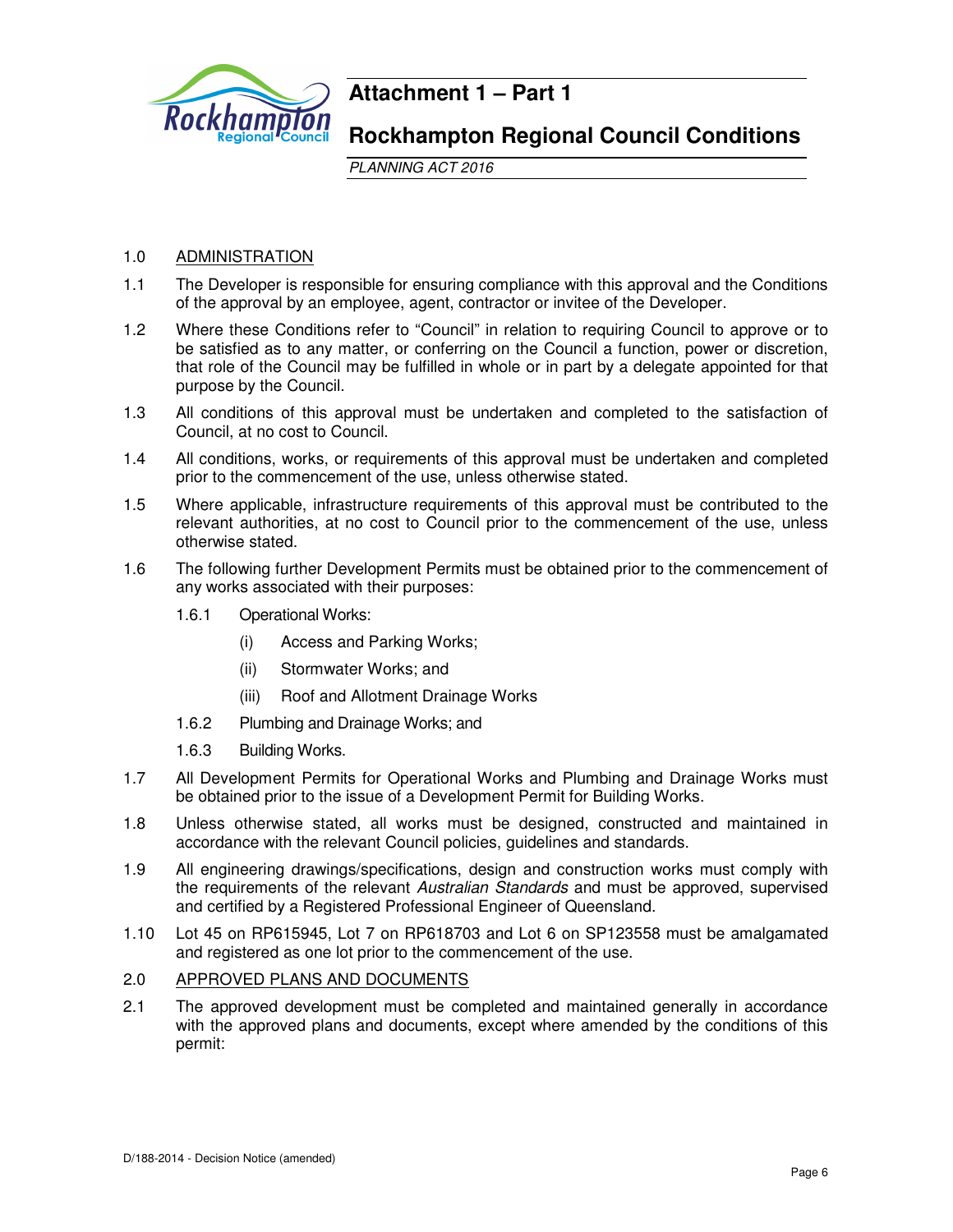| Plan/Document Name                                                                | <b>Plan/Document Number</b> | Dated           |
|-----------------------------------------------------------------------------------|-----------------------------|-----------------|
| Proposed Overall Site Plan                                                        | 1988 SK-02                  | November 2013   |
| <b>Existing Main Carpark</b>                                                      | 1988 SK-03                  | November 2013   |
| Proposed Main Carpark                                                             | 1988 SK-04                  | November 2013   |
| Existing Staff Carpark and Kindy                                                  | 1988 SK-05                  | November 2013   |
| Proposed Staff Carpark and Kindy                                                  | 1988 SK-06                  | November 2013   |
| <b>Existing Prep and Carpark</b>                                                  | 1988 SK-07                  | November 2013   |
| Proposed Prep and Carpark                                                         | 1988 SK-08                  | November 2013   |
| Proposed Floor Plan                                                               | 1988 SK-09                  | December 2013   |
| Proposed Floor Plan                                                               | 1988 SK-11                  | December 2013   |
| Elevations - Kindergarten                                                         | 1988 SK-10                  | December 2013   |
| Elevations - New Prep                                                             | 1988 SK-12                  | December 2013   |
| Noise Impact Assessment St<br>Anthony's School 390 Feez Street,<br>Norman Gardens | SP0578-0, Revision 0        | 9 April 2015    |
| St Anthony's Catholic Primary<br>School - Transport Impact<br>Assessment          | 14B1125000, Issue A         | 13 October 2014 |
| <b>Acoustic Fence</b>                                                             | 1988 SP-20 Rev B            | September 2017  |

- 2.2 Where there is any conflict between the conditions of this approval and the details shown on the approved plans and documents, the conditions of approval must prevail.
- 2.3 Where conditions require the above plans or documents to be amended, the revised document(s) must be submitted for endorsement by Council prior to the submission of a Development Application for Operational Works.

# 3.0 ACCESS AND PARKING WORKS

- 3.1 A Development Permit for Operational Works (access and parking works) must be obtained prior to the commencement of any access and parking works on the site.
- 3.2 All works must be designed and constructed in accordance with the approved plans (refer to condition 2.1), Capricorn Municipal Development Guidelines, Australian Standard AS2890 "Parking Facilities" and the provisions of a Development Permit for Operational Works (access and parking works).
- 3.3 All parking spaces, access driveway(s), and vehicular manoeuvering areas associated with this proposed development must be concrete paved or asphalted.
- 3.4 The car parking areas must include traffic calming measures to reduce the noise level and speed of vehicles within the car park.
- 3.5 The existing access from Bruigom Street to the development must be widened to allow unimpeded two-way access / egress to and from the site without any queuing occurring in Bruigom Street.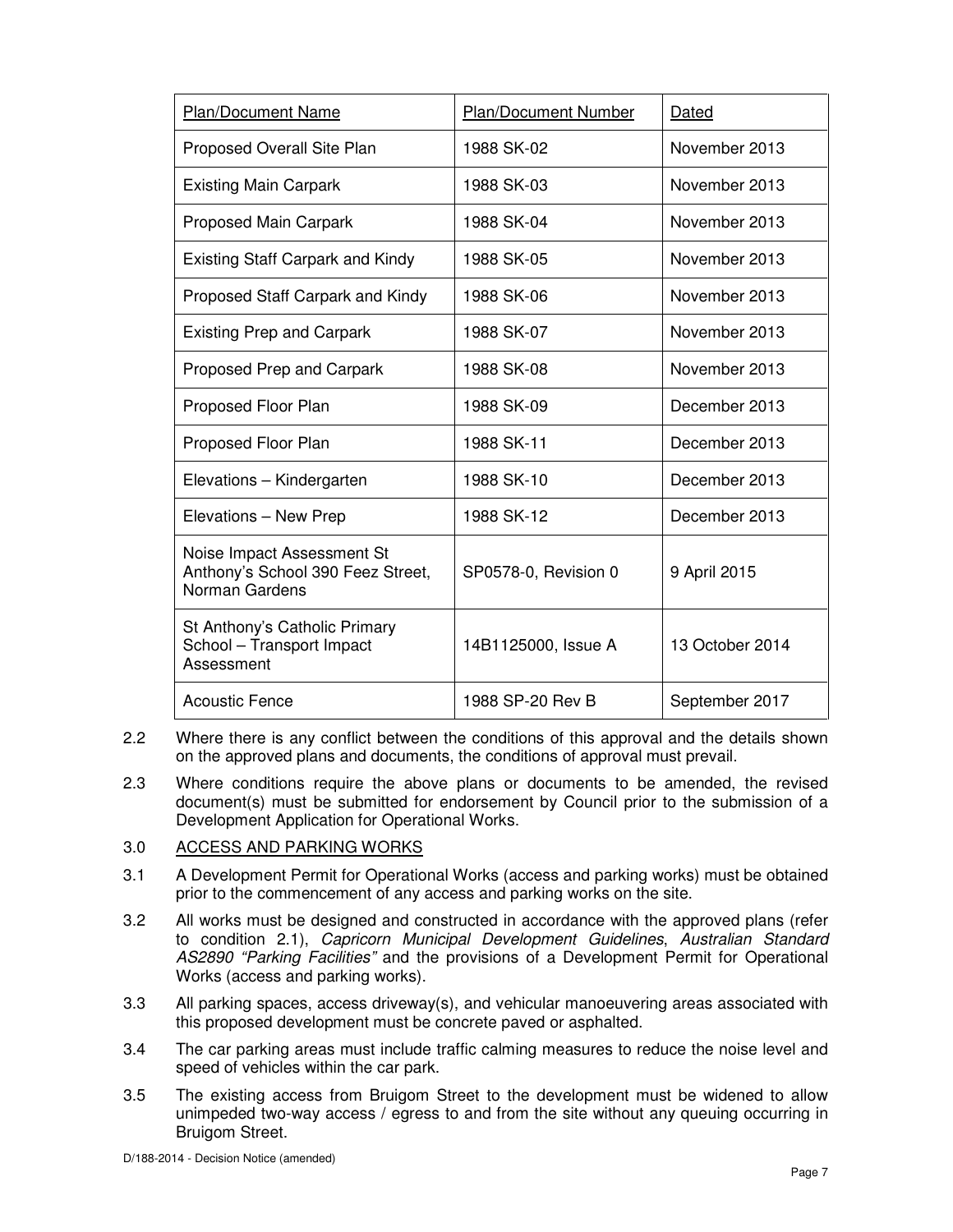- 3.6 All vehicles must ingress and egress the development in a forward gear.
- 3.7 Universal access parking spaces must be provided in accordance with Australian Standard AS2890.6 "Parking Facilities - Off-Street parking for people with disabilities".
- 3.8 All vehicle operations associated with the development must be directed by suitable directional, informative, regulatory or warning signs in accordance with Australian Standard AS1742.1 "Manual of Uniform Traffic Control Devices" and Australian Standard AS2890.1 "Parking Facilities – Off-street Car Parking".
- 3.9 Road signage and pavement markings must be installed in accordance with the Australian Standard AS1742.1 "Manual of Uniform Traffic Control Devices".
- 3.10 All internal pedestrian pathways must be designed and constructed in accordance with Australian Standard AS1428 "Design for Access and Mobility".

# 4.0 PLUMBING AND DRAINAGE WORKS

- 4.1 All works must be designed and constructed in accordance with the approved plans (refer to condition 2.1), Capricorn Municipal Development Guidelines, Water Supply (Safety and Reliability) Act, the Plumbing and Drainage Act.
- 4.2 All internal plumbing and sanitary drainage works must be in accordance with regulated work under the Plumbing and Drainage Act and Council's Plumbing and Drainage Policies.
- 4.3 The development must be connected to Council's reticulated water network and sewerage network.
- 4.4 The existing sewerage and water connection point(s) must be retained, and upgraded if necessary, to service the development.
- 4.5 Sewer connections and water meter boxes located within trafficable areas must be raised or lowered to suit the finished surface levels and must be provided with trafficable lids.
- 4.6 Adequate domestic and fire fighting protection must be provided to the development, and must be certified by a hydraulic engineer or other suitably qualified person.
- 4.7 Alteration or relocation of internal plumbing and sanitary drainage works associated with the existing building must be in accordance with regulated work under the Plumbing and Drainage Act.

#### 5.0 STORMWATER WORKS

- 5.1 A Development Permit for Operational Works (stormwater works) must be obtained prior to the commencement of any stormwater works on the site.
- 5.2 All stormwater drainage works must be designed and constructed in accordance with the approved plans (refer to condition 2.1), Queensland Urban Drainage Manual, Capricorn Municipal Development Guidelines, sound engineering practice and the provisions of a Development Permit for Operational Works (stormwater works).
- 5.3 Any application for a Development Permit for Operational Works (stormwater works) must include a revised stormwater strategy that incorporates some form of detention such that there is no increase in peak runoff to Bruigom Street.
- 5.4 All stormwater must drain to a demonstrated lawful point of discharge and must not adversely affect adjoining land or infrastructure in comparison to the pre-development condition by way of blocking, altering or diverting existing stormwater runoff patterns or have the potential to cause damage to other infrastructure.
- 5.5 Any application for a Development Permit for Operational Works (stormwater works) must include an assessment of how the development meets the water quality objectives of the State Planning Policy.
- 5.6 The proposed development must achieve no increase in peak stormwater runoff for a selected range of storm events up to and including the one in one hundred year storm event (100 year Average Recurrence Interval) for the post development condition.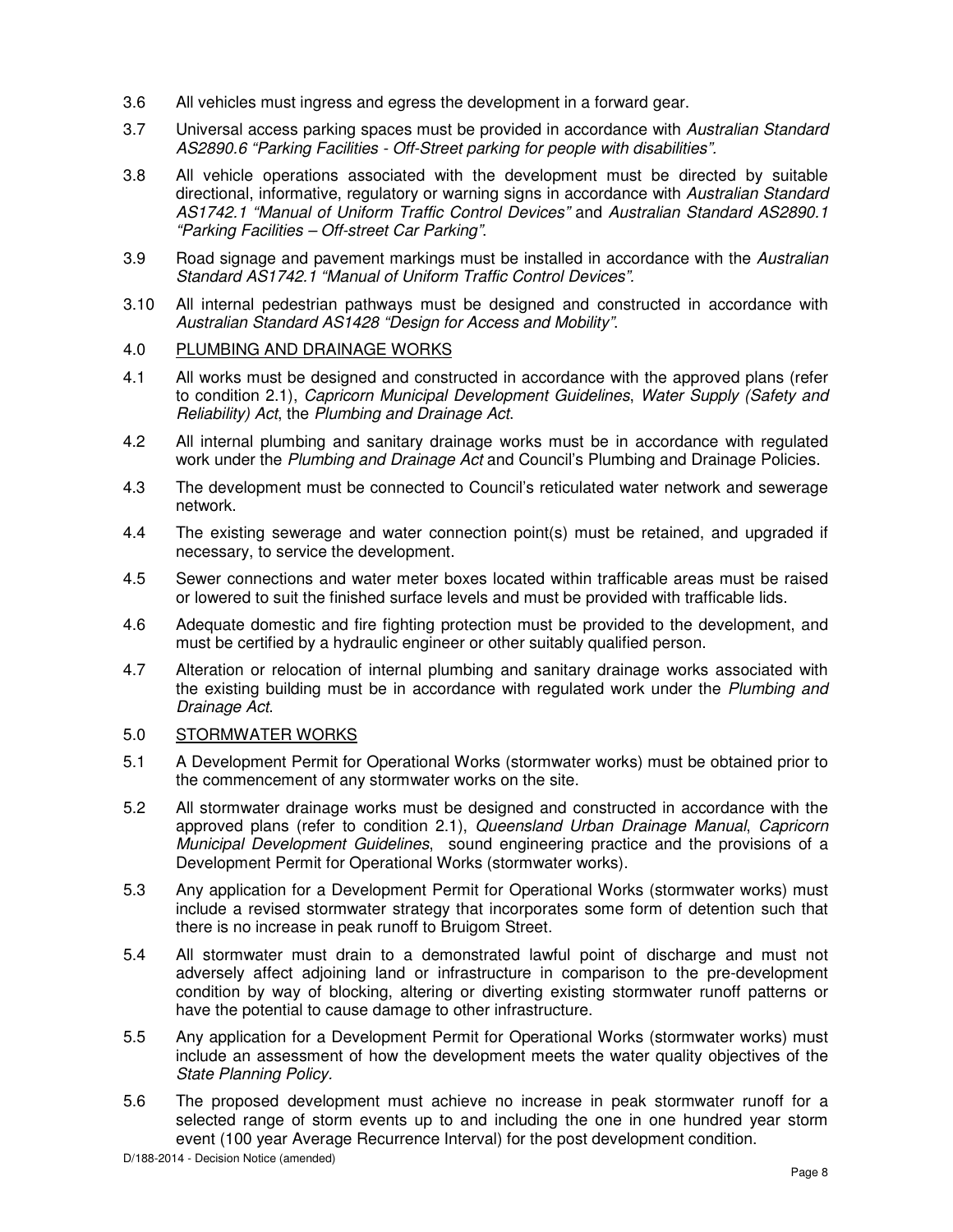# 6.0 ROOF AND ALLOTMENT DRAINAGE WORKS

- 6.1 A Development Permit for Operational Works (roof and allotment drainage works) must be obtained prior to the commencement of any drainage works on the site.
- 6.2 All roof and allotment drainage must be in accordance with the requirements of the Queensland Urban Drainage Manual and the Capricorn Municipal Development Guidelines.
- 6.3 All roof and allotment drainage must be discharged such that it does not restrict, impair or change the natural flow of runoff water or cause a nuisance to adjoining properties or infrastructure.

# 7.0 SITE WORKS

- 7.1 All earthworks must be undertaken in accordance with Australian Standards, AS3798 "Guidelines on Earthworks for Commercial and Residential Developments".
- 7.2 Site works must be constructed such that they do not, at any time, in any way restrict, impair or change the natural flow of runoff water, or cause a nuisance or worsening to adjoining properties or infrastructure.

# 8.0 BUILDING WORKS

- 8.1 All external elements, such as air conditioners and associated equipment, must be adequately screened from public view to Council's satisfaction.
- 8.2 Any lighting devices associated with the development, such as sensory lighting, must be positioned on the site and shielded so as not to cause glare or other nuisance to nearby residents and motorists. Night lighting must be designed, constructed and operated in accordance with Australian Standard AS4282 "Control of the obtrusive effects of outdoor lighting".
- 8.3 External privacy screening must be applied to the windows of the proposed classrooms which face to the south-east boundary to prevent overlooking into the private open space of the adjoining residential dwellings.
- 8.4 All windows facing onto the adjoining residential properties must be properly glazed or screened to not intrude on the privacy of residents.
- 8.5 Provide a five (5) metre wide landscape buffer along the common boundary of the subject site and adjoining residential properties situated on Thomas Street in accordance with the approved plans (refer to condition 2.1).
- 8.6 All waste storage areas must be aesthetically screened from any frontage or adjoining property.
- 8.7 Impervious paved and drained washdown areas to accommodate all refuse containers must be provided. The areas must be aesthetically screened from any road frontage or adjoining property.

#### 9.0 LANDSCAPING WORKS

- 9.1 Landscaping must be provided between and around the buildings and new car parking areas, particularly toward the south east boundary. The planting must be designed to specifically reduce the perceived scale of the buildings and must include advanced plant stock, to create an immediate effect.
- 9.2 All landscaping must be constructed and or established prior to the commencement of the use.
- 9.3 The landscaped areas must be subject to an ongoing maintenance and replanting programme (if necessary).
- 10.0 ELECTRICITY AND TELECOMMUNICATIONS
- 10.1 Underground electricity and telecommunication connections must be provided to the proposed development to the standards of the relevant authorities.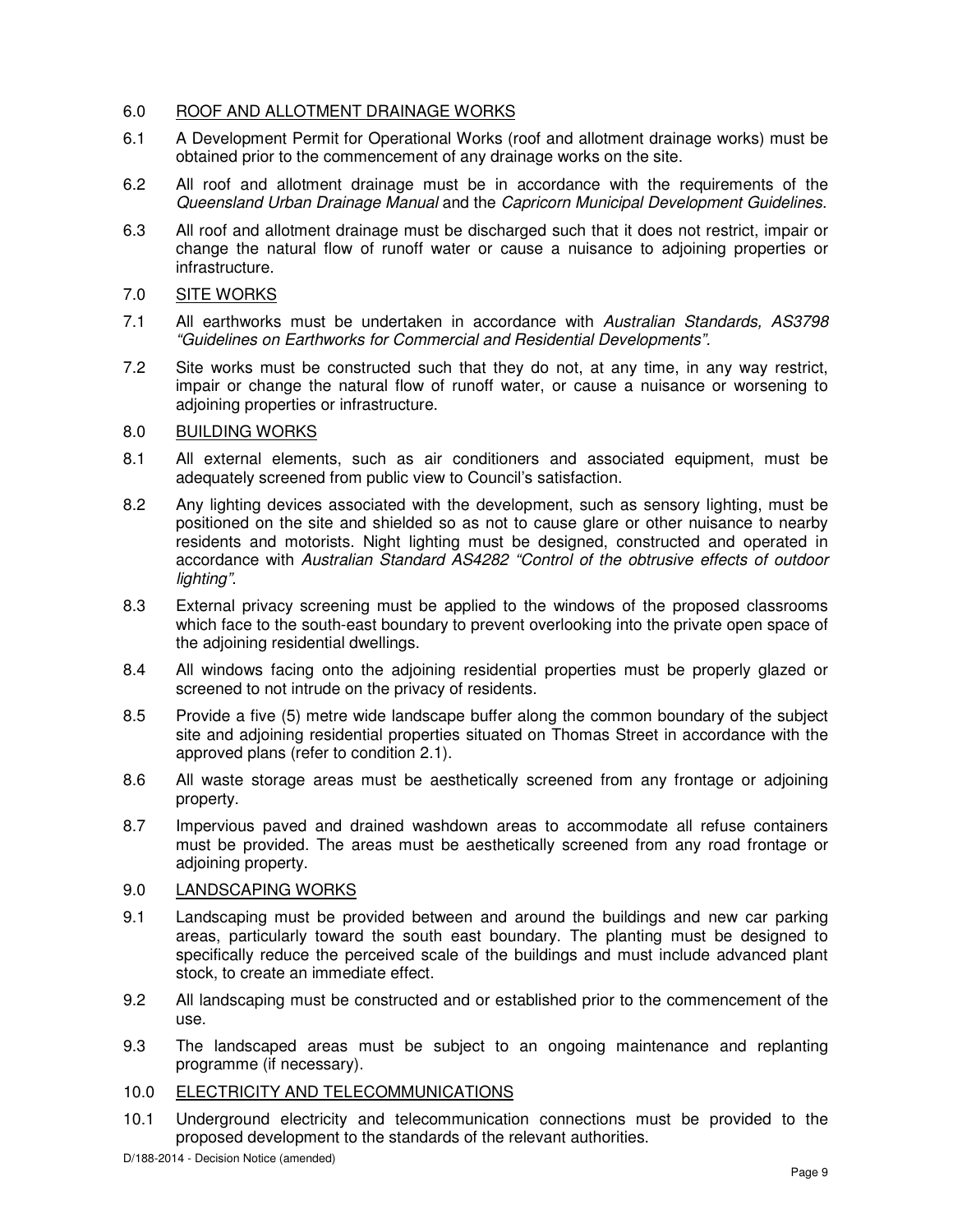10.2 Evidence must be provided of a Telecommunications Infrastructure Provisioning Confirmation and Certificate of Electricity Supply with the relevant service providers to provide the use with telecommunication and live electricity connections, in accordance with the requirements of the relevant authorities prior to the commencement of the use.

## 11.0 ASSET MANAGEMENT

- 11.1 Any alteration necessary to electricity, telephone, water mains, sewerage mains, and/or public utility installations resulting from the development or in connection with the development, must be at full cost to the Developer.
- 11.2 Any damage to existing water supply or sewerage infrastructure, kerb and channel, pathway or roadway (including removal of concrete slurry from public land, pathway, roads, kerb and channel and stormwater gullies and drainage lines) which may occur during any works carried out in association with the approved development must be repaired. This must include the reinstatement of the existing traffic signs and pavement markings which may have been removed.

# 12.0 ENVIRONMENTAL

- 12.1 Any application for a Development Permit for Operational Works must be accompanied by an Erosion and Sediment Control Plan which addresses, but is not limited to, the following:
	- (i) objectives;
	- (ii) site location / topography;
	- (iii) vegetation;
	- (iv) site drainage;
	- (v) soils;
	- (vi) erosion susceptibility;
	- (vii) erosion risk;
	- (viii) concept;
	- (ix) design; and
	- (x) implementation, for the construction and post construction phases of work.
- 12.2 Implement and maintain the Erosion Control and Stormwater Control Management Plan onsite for the duration of the works, and until all exposed soil areas are permanently stabilised (for example, turfed, hydromulched, concreted, landscaped). The prepared Erosion Control and Stormwater Control Management Plan must be available on-site for inspection by Council Officers during those works.

# 13.0 OPERATING PROCEDURES

- 13.1 All construction materials, waste, waste skips, machinery and contractors' vehicles must be located and stored or parked within the site. No storage of materials, parking of construction machinery or contractors' vehicles will be permitted in Bruigom Street, Feez Street, Langford Street or Agnew Avenue.
- 13.2 Noise from the activity must not cause an environmental nuisance.
- 13.3 Noise mitigation measures must be implemented in accordance with the recommendations in the Noise Impact Assessment (refer to condition 2.1). Should the development be found to be creating a noise nuisance, then the report must be revised by the owner/operator within three (3) months and submitted to Council for approval with additional mitigation measures. Council may require any noise mitigation measures identified in the assessment to be implemented within appropriate timeframes.
- 13.4 When requested by the administering authority, noise monitoring must be undertaken and recorded to investigate any complaint of nuisance caused by noise. The monitoring data,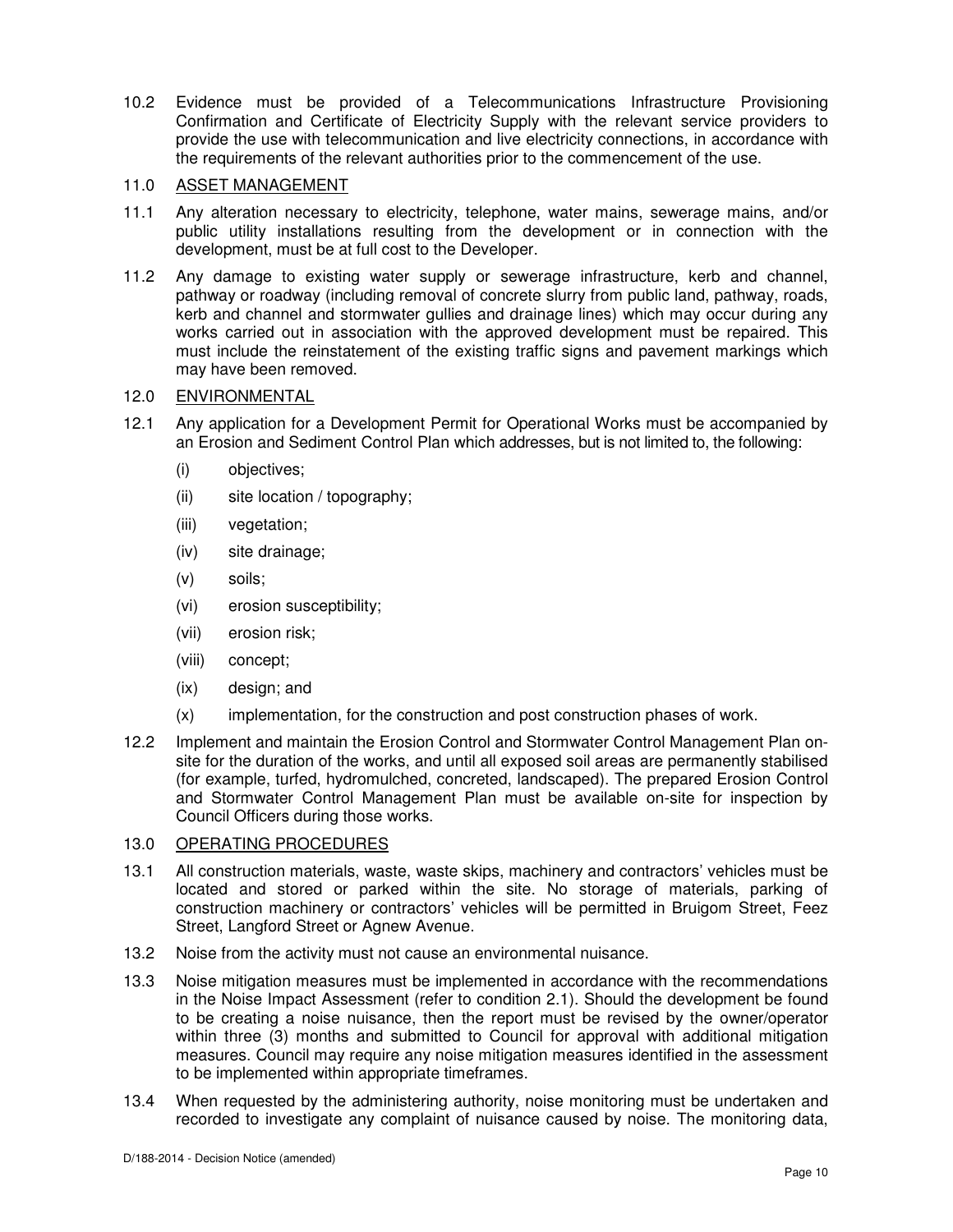an analysis of the data and a report, including noise mitigation measures, must be provided to the administering authority within fourteen days of the completion of the investigation.

Noise measurements must be compared with the acoustic quality objectives specified in the most recent edition of the Environmental Protection (Noise) Policy and noise monitoring conducted in accordance with the most recent edition of Department of Environment and Heritage Protection Noise Measurement Manual.

- 13.5 The air-conditioning plant for the proposed Preparatory and Kindergarten buildings must be selected and installed to meet a combined noise level of 47dBA at the nearby residential dwellings at point R1 as shown on Appendix A- Figures within the Noise Impact Assessment (Figure 1: Aerial photograph of site, Revision 0 – 9 April 2015, by Savery and Associates Pty Ltd). Noise testing is recommended to ascertain the noise emissions from the air-conditioning plants after installation. Acoustic enclosures or barriers may be required in case the noise exceeds the limit.
- 13.6 All waste storage areas must be kept in a clean, tidy condition in accordance with Environmental Protection (Waste Management) Regulations.

#### ADVISORY NOTES

## NOTE 1. Aboriginal Cultural Heritage

It is advised that under section 23 of the Aboriginal Cultural Heritage Act 2003, a person who carries out an activity must take all reasonable and practicable measures to ensure the activity does not harm Aboriginal Cultural Heritage (the "cultural heritage duty of care"). Maximum penalties for breaching the duty of care are listed in the Aboriginal Cultural Heritage legislation. The information on Aboriginal Cultural Heritage is available on the Department of Aboriginal and Torres Strait Islander and Multicultural Affairs website: www.datsima.qld.gov.au

#### NOTE 2. Asbestos Removal

Any demolition and/or removal works involving asbestos materials must be undertaken in accordance with the requirements of the Work Health and Safety Act 2011 and Public Health Act 2005.

#### NOTE 3. General Environmental Duty

General environmental duty under the *Environmental Protection Act 1994* prohibits unlawful environmental nuisance caused by noise, aerosols, particles, dust, ash, fumes, light, odour or smoke beyond the boundaries of the property during all stages of the development including earthworks, construction and operation.

#### NOTE 4. General Safety Of Public During Construction

The Work Health and Safety Act 2011 and Manual of Uniform Traffic Control Devices must be complied with in carrying out any construction works, and to ensure safe traffic control and safe public access in respect of works being constructed on a road.

#### NOTE 5. Property Notes

All vehicular access to and from the development must be via the Bruigom Street and Feez Street only. Direct vehicular access to Langford Street and Agnew Avenue is prohibited.

#### NOTE 6. Infrastructure Charges Notice

This application is subject to infrastructure charges in accordance with Council policies. The charges are presented on an Infrastructure Charges Notice.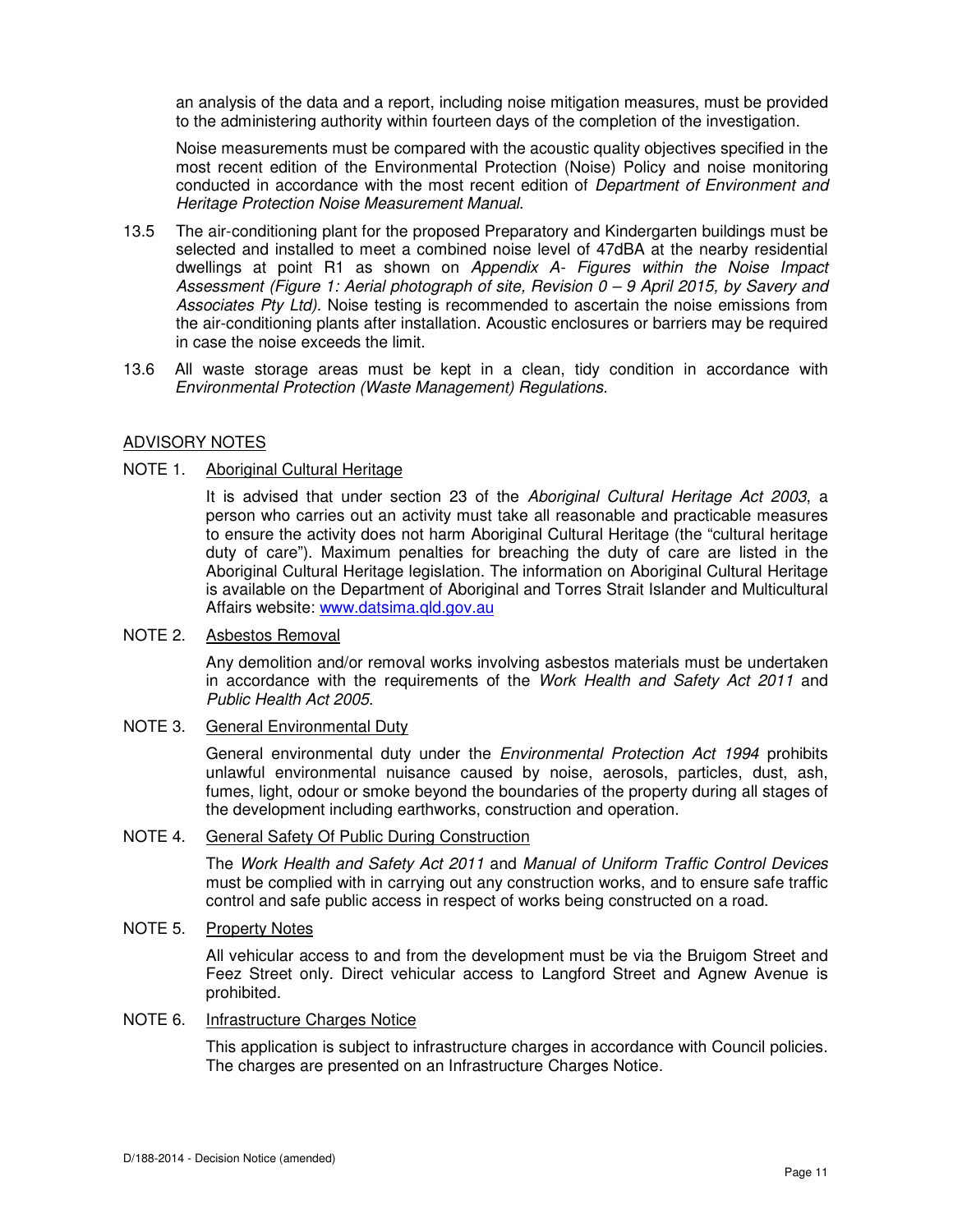

# **Attachment 2 - Appeal Rights**

PLANNING ACT 2016

The following is an extract from the Planning Act 2016 (Chapter 6)

#### **Appeal rights**

#### **229 Appeals to tribunal or P&E Court**

- (1) Schedule 1 states—
	- (a) matters that may be appealed to— (i) either a tribunal or the P&E Court; or (ii) only a tribunal; or
	- (iii) only the P&E Court; and
	- (b) the person—
		- (i) who may appeal a matter (the **appellant**); and
		- (ii) who is a respondent in an appeal of the matter; and (iii) who is a co-respondent in an appeal of the matter; and
		- (iv) who may elect to be a co-respondent in an appeal of the matter.
- (2) An appellant may start an appeal within the appeal period.
- (3) The **appeal period** is—
	- (a) for an appeal by a building advisory agency—10 business days after a decision notice for the decision is given to the agency or
	- (b) for an appeal against a deemed refusal—at any time after the deemed refusal happens; or
	- (c) for an appeal against a decision of the Minister, under chapter 7, part 4, to register premises or to renew the registration of premises—20 business days after a notice is published under section 269(3)(a) or (4); or
	- (d) for an appeal against an infrastructure charges notice— 20 business days after the infrastructure charges notice is given to the person; or
	- (e) for an appeal about a deemed approval of a development application for which a decision notice has not been given—30 business days after the applicant gives the deemed approval notice to the assessment manager; or
	- (f) for any other appeal—20 business days after a notice of the decision for the matter, including an enforcement notice, is given to the person.
	- Note—

See the P&E Court Act for the court's power to extend the appeal period.

- (4) Each respondent and co-respondent for an appeal may be heard in the appeal.
- (5) If an appeal is only about a referral agency's response, the assessment manager may apply to the tribunal or P&E Court to withdraw from the appeal.
- (6) To remove any doubt, it is declared that an appeal against an infrastructure charges notice must not be about— (a) the adopted charge itself; or
	- (b) for a decision about an offset or refund—
		- (i) the establishment cost of trunk infrastructure identified in a LGIP; or

(ii) the cost of infrastructure decided using the method

included in the local government's charges resolution.

- **230 Notice of appeal**
- (1) An appellant starts an appeal by lodging, with the registrar of the tribunal or P&E Court, a notice of appeal that—
	- (a) is in the approved form; and
	- (b) succinctly states the grounds of the appeal.
- (2) The notice of appeal must be accompanied by the required fee.
- (3) The appellant or, for an appeal to a tribunal, the registrar must, within the service period, give a copy of the notice of appeal to—
	- (a) the respondent for the appeal; and
- D/188-2014 Decision Notice (amended)
- (b) each co-respondent for the appeal; and
- (c) for an appeal about a development application under schedule 1, table 1, item 1—each principal submitter for the development application; and
- (d) for an appeal about a change application under schedule 1, table 1, item 2—each principal submitter for the change application; and
- (e) each person who may elect to become a co-respondent for the appeal, other than an eligible submitter who is not a principal submitter in an appeal under paragraph  $(c)$  or  $(d)$ ; and
- (f) for an appeal to the P&E Court—the chief executive; and
- (g) for an appeal to a tribunal under another Act—any other person who the registrar considers appropriate.
- (4) The **service period** is—
	- (a) if a submitter or advice agency started the appeal in the P&E Court-2 business days after the appeal is started; or
	- (b) otherwise—10 business days after the appeal is started.
- (5) A notice of appeal given to a person who may elect to be a co-respondent must state the effect of subsection
- (6) A person elects to be a co-respondent by filing a notice of election, in the approved form, within 10 business days after the notice of appeal is given to the person*.*
- **231 Other appeals**
- (1) Subject to this chapter, schedule 1 and the P&E Court Act, unless the Supreme Court decides a decision or other matter under this Act is affected by jurisdictional error, the decision or matter is non-appealable.
- (2) The Judicial Review Act 1991, part 5 applies to the decision or matter to the extent it is affected by jurisdictional error.
- (3) A person who, but for subsection (1) could have made an application under the Judicial Review Act 1991 in relation to the decision or matter, may apply under part 4 of that Act for a statement of reasons in relation to the decision or matter.
- (4) In this section— **decision** includes—
	- (a) conduct engaged in for the purpose of making a decision; and
	- (b) other conduct that relates to the making of a decision; and
	- (c) the making of a decision or the failure to make a decision; and
	- (d) a purported decision; and
	- (e) a deemed refusal.

**non-appealable**, for a decision or matter, means the decision or matter—

- (a) is final and conclusive; and
- (b) may not be challenged, appealed against, reviewed, quashed, set aside or called into question in any other way under the Judicial Review Act 1991 or otherwise, whether by the Supreme Court, another court, a tribunal or another entity; and
- (c) is not subject to any declaratory, injunctive or other order of the Supreme Court, another court, a tribunal or another entity on any ground.

# **232 Rules of the P&E Court**

- (1) A person who is appealing to the P&E Court must comply with the rules of the court that apply to the appeal.
- (2) However, the P&E Court may hear and decide an appeal even if the person has not complied with rules of the P&E Court.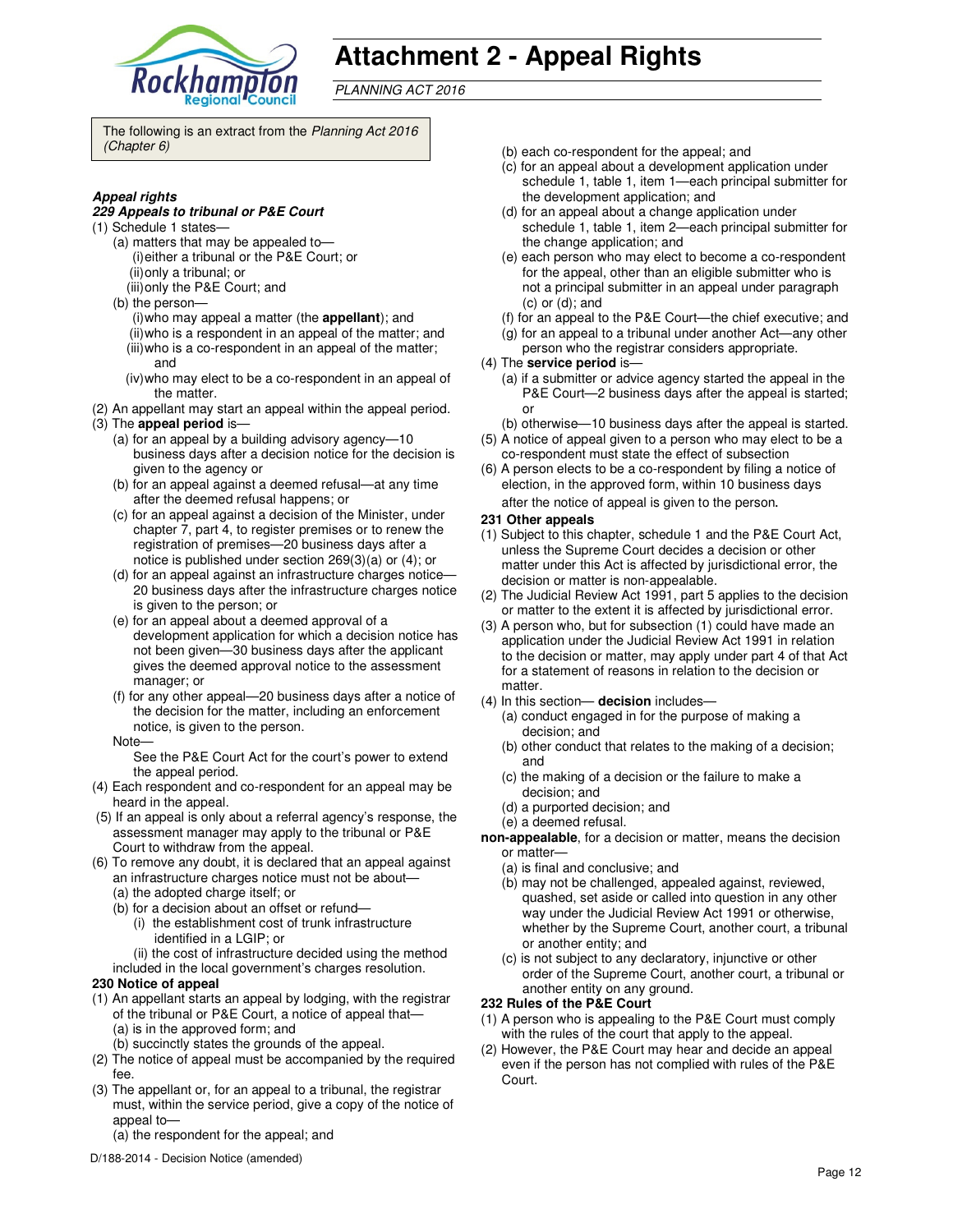

# **Appeal Rights**

PLANNING ACT 2016

# **Schedule 1**

#### **Appeals section 229 1 Appeal rights and parties to appeals**

- (1) Table 1 states the matters that may be appealed to—(a) the P&E court; or (b) a tribunal.
- (2) However, table 1 applies to a tribunal only if the matter involves—
	- (a) the refusal, or deemed refusal of a development application, for—
	- (i) a material change of use for a classified building; or
	- (ii) operational work associated with building work, a retaining wall, or a tennis court; or (b) a provision of a development approval for—
	- (i) a material change of use for a classified building; or
- (ii) operational work associated with building work, a retaining wall, or a tennis court; or
	- (c) if a development permit was applied for—the decision to give a preliminary approval for—
		- (i) a material change of use for a classified building; or
		- (ii) operational work associated with building work, a retaining wall, or a tennis court; or
	- (d) a development condition if—
		- (i) the development approval is only for a material change of use that involves the use of a building classified under the Building Code as a class 2 building; and
		- (ii) the building is, or is proposed to be, not more than 3 storeys; and
		- (iii) the proposed development is for not more than 60 sole-occupancy units; or
	- (e) a decision for, or a deemed refusal of, an extension application for a development approval that is only for a material change of use of a classified building; or
	- (f) a decision for, or a deemed refusal of, a change application for a development approval that is only for a material change of use of a classified building; or
	- (g) a matter under this Act, to the extent the matter relates to—
		- (i) the Building Act, other than a matter under that Act that may or must be decided by the Queensland Building and Construction Commission; or
		- (ii) the Plumbing and Drainage Act, part 4 or 5; or
	- (h) a decision to give an enforcement notice in relation to a matter under paragraphs (a) to (g); or
	- (i) a decision to give an infrastructure charges notice; or
	- (j) the refusal, or deemed refusal, of a conversion application; or
	- (k) a matter that, under another Act, may be appealed to the tribunal; or
	- (l) a matter prescribed by regulation.
- (3) Also, table 1 does not apply to a tribunal if the matter
- involves—
	- (a) for a matter in subsection  $(2)(a)$  to  $(d)$ 
		- (i) a development approval for which the development application required impact assessment; and
		- (ii) a development approval in relation to which the assessment manager received a properly made submission for the development application; or
	- (b) a provision of a development approval about the identification or inclusion, under a variation approval, of a matter for the development.
- (4) Table 2 states the matters that may be appealed only to the P&E Court.
- (5) Table 3 states the matters that may be appealed only to the tribunal.
- (6) In each table—
	- (a) column 1 states the appellant in the appeal; and
	- (b) column 2 states the respondent in the appeal; and
	- (c) column 3 states the co-respondent (if any) in the appeal; and
	- (d) column 4 states the co-respondents by election (if any) in the appeal.
- (7) If the chief executive receives a notice of appeal under section 230(3)(f), the chief executive may elect to be a corespondent in the appeal.

| Table 1<br>Appeals to the P&E Court and, for certain matters, to a tribunal                                                                                                                                                                                                                                                                    |                           |                                                              |                                                                                   |  |
|------------------------------------------------------------------------------------------------------------------------------------------------------------------------------------------------------------------------------------------------------------------------------------------------------------------------------------------------|---------------------------|--------------------------------------------------------------|-----------------------------------------------------------------------------------|--|
| 1. Development applications<br>An appeal may be made against-<br>(a) the refusal of all or part of the development application; or<br>(b) the deemed refusal of the development application; or<br>(c) a provision of the development approval; or<br>(d) if a development permit was applied for-the decision to give a preliminary approval. |                           |                                                              |                                                                                   |  |
| Column 1                                                                                                                                                                                                                                                                                                                                       | Column 2                  | Column 3                                                     | Column 4                                                                          |  |
| Appellant                                                                                                                                                                                                                                                                                                                                      | Respondent                | Co-respondent<br>$($ if any $)$                              | Co-respondent by election<br>(i f any)                                            |  |
| The applicant                                                                                                                                                                                                                                                                                                                                  | The assessment<br>manager | If the appeal is about<br>a concurrence<br>agency's referral | 1 A concurrence agency that is<br>not a co-respondent<br>2 If a chosen Assessment |  |

response—the

manager is the respondent-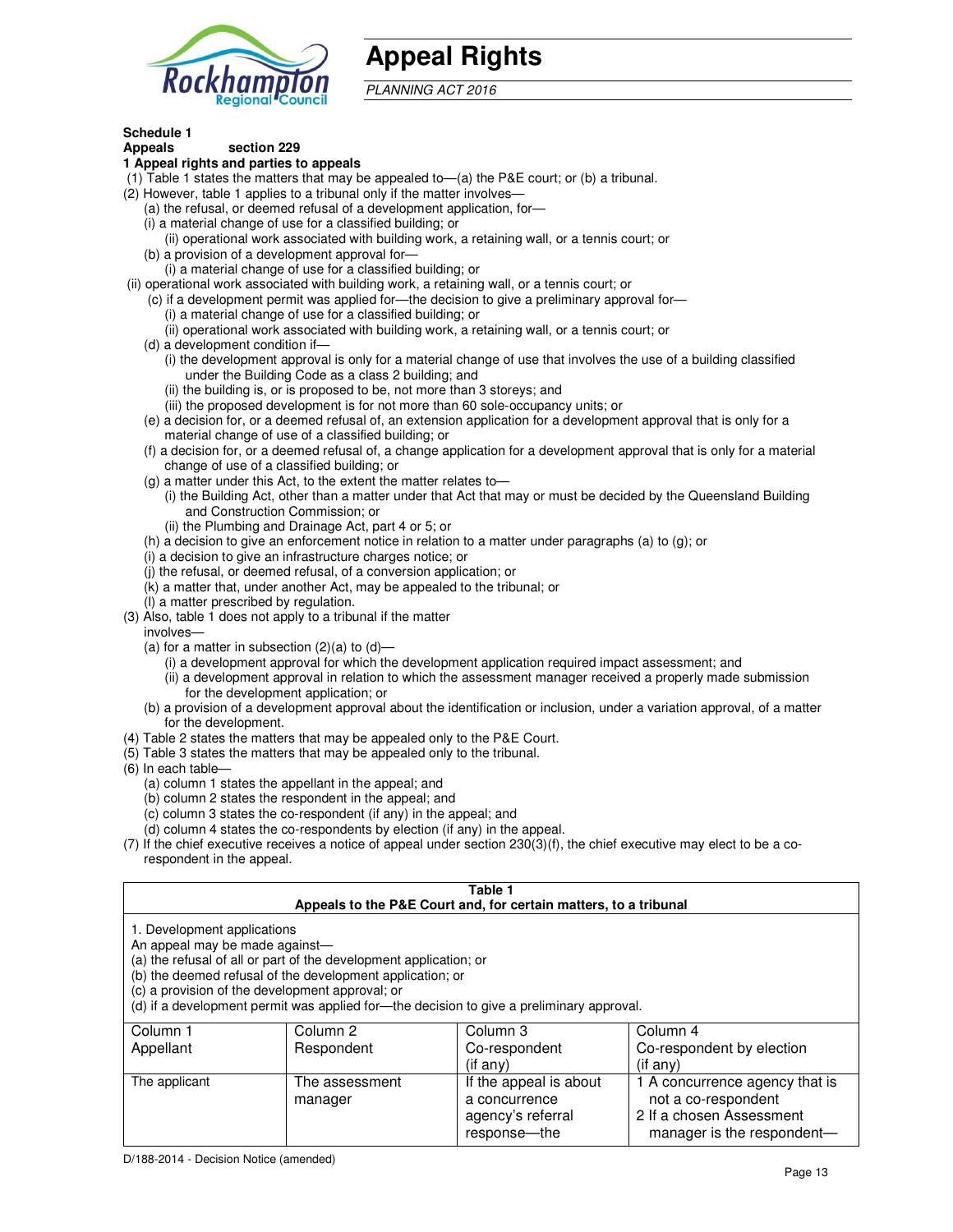| Table 1<br>Appeals to the P&E Court and, for certain matters, to a tribunal                                                                                                                                                                                                                                                                                                                                                                                                                                                                                                                                                                                                                                                                                                                                                                                                                                                                                       |                                                                                                                               |                                                                 |                                                                                                                                                                                                                                                                                                                                                 |  |
|-------------------------------------------------------------------------------------------------------------------------------------------------------------------------------------------------------------------------------------------------------------------------------------------------------------------------------------------------------------------------------------------------------------------------------------------------------------------------------------------------------------------------------------------------------------------------------------------------------------------------------------------------------------------------------------------------------------------------------------------------------------------------------------------------------------------------------------------------------------------------------------------------------------------------------------------------------------------|-------------------------------------------------------------------------------------------------------------------------------|-----------------------------------------------------------------|-------------------------------------------------------------------------------------------------------------------------------------------------------------------------------------------------------------------------------------------------------------------------------------------------------------------------------------------------|--|
|                                                                                                                                                                                                                                                                                                                                                                                                                                                                                                                                                                                                                                                                                                                                                                                                                                                                                                                                                                   |                                                                                                                               | concurrence agency                                              | the prescribed assessment<br>manager<br>3 Any eligible advice agency for<br>the application<br>4 Any eligible submitter for the<br>application                                                                                                                                                                                                  |  |
| 2. Change applications<br>An appeal may be made against-<br>(b) a deemed refusal of a change application.                                                                                                                                                                                                                                                                                                                                                                                                                                                                                                                                                                                                                                                                                                                                                                                                                                                         |                                                                                                                               |                                                                 | (a) a responsible entity's decision for a change application, other than a decision made by the P&E court; or                                                                                                                                                                                                                                   |  |
| Column 1<br>Appellant                                                                                                                                                                                                                                                                                                                                                                                                                                                                                                                                                                                                                                                                                                                                                                                                                                                                                                                                             | Column <sub>2</sub><br>Respondent                                                                                             | Column <sub>3</sub><br>Co-respondent<br>(if any)                | Column 4<br>Co-respondent by election<br>(if any)                                                                                                                                                                                                                                                                                               |  |
| 1 The applicant<br>2 If the responsible<br>entity is the<br>assessment<br>manager-an<br>affected entity that<br>gave a pre-request<br>notice or response<br>notice                                                                                                                                                                                                                                                                                                                                                                                                                                                                                                                                                                                                                                                                                                                                                                                                | The responsible<br>entity                                                                                                     | If an affected entity<br>starts the appeal-the<br>applicant     | 1 A concurrence agency for the<br>development application<br>2 If a chosen assessment<br>manager is the respondent-<br>the prescribed assessment<br>manager<br>3 A private certifier for the<br>development application<br>4 Any eligible advice agency for<br>the change application<br>5 Any eligible submitter for the<br>change application |  |
| 3. Extension applications<br>An appeal may be made against-                                                                                                                                                                                                                                                                                                                                                                                                                                                                                                                                                                                                                                                                                                                                                                                                                                                                                                       | (a) the assessment manager's decision about an extension application; or<br>(b) a deemed refusal of an extension application. |                                                                 |                                                                                                                                                                                                                                                                                                                                                 |  |
| Column 1<br>Appellant                                                                                                                                                                                                                                                                                                                                                                                                                                                                                                                                                                                                                                                                                                                                                                                                                                                                                                                                             | Column <sub>2</sub><br>Respondent                                                                                             | Column 3<br>Co-respondent<br>(if any)                           | Column 4<br>Co-respondent by election<br>(if any)                                                                                                                                                                                                                                                                                               |  |
| 1 The applicant<br>1.<br>For a matter other<br>2<br>than a deemed<br>refusal of an<br>extension<br>application $-$ a<br>concurrence<br>agency, other than<br>the chief executive,<br>for the application                                                                                                                                                                                                                                                                                                                                                                                                                                                                                                                                                                                                                                                                                                                                                          | The assessment<br>manager                                                                                                     | If a concurrence<br>agency starts the<br>appeal - the applicant | If a chosen assessment<br>manager is the respondent - the<br>prescribed assessment manager                                                                                                                                                                                                                                                      |  |
| 4. Infrastructure charges notices<br>An appeal may be made against an infrastructure charges notice on 1 or more of the following grounds<br>a) The notice involved an error relating to $-$<br>(i) The application of the relevant adopted charge; or<br>Examples of errors in applying an adopted charge -<br>The incorrect application of gross floor area for a non-residential development<br>Applying an incorrect 'use category', under a regulation, to the development<br>The working out of extra demands, for section 120; or<br>(i)<br>An offset or refund; or<br>(ii)<br>b) The was no decision about an offset or refund; or<br>c) If the infrastructure charges notice states a refund will be given - the timing for giving the refund; or<br>d) The amount of the charge is so unreasonable that no reasonable relevant local government could have<br>imposed the amount.<br>Column 1<br>Column <sub>2</sub><br>Column <sub>3</sub><br>Column 4 |                                                                                                                               |                                                                 |                                                                                                                                                                                                                                                                                                                                                 |  |
| Appellant                                                                                                                                                                                                                                                                                                                                                                                                                                                                                                                                                                                                                                                                                                                                                                                                                                                                                                                                                         | Respondent                                                                                                                    | Co-respondent                                                   | Co-respondent by election                                                                                                                                                                                                                                                                                                                       |  |

D/188-2014 - Decision Notice (amended)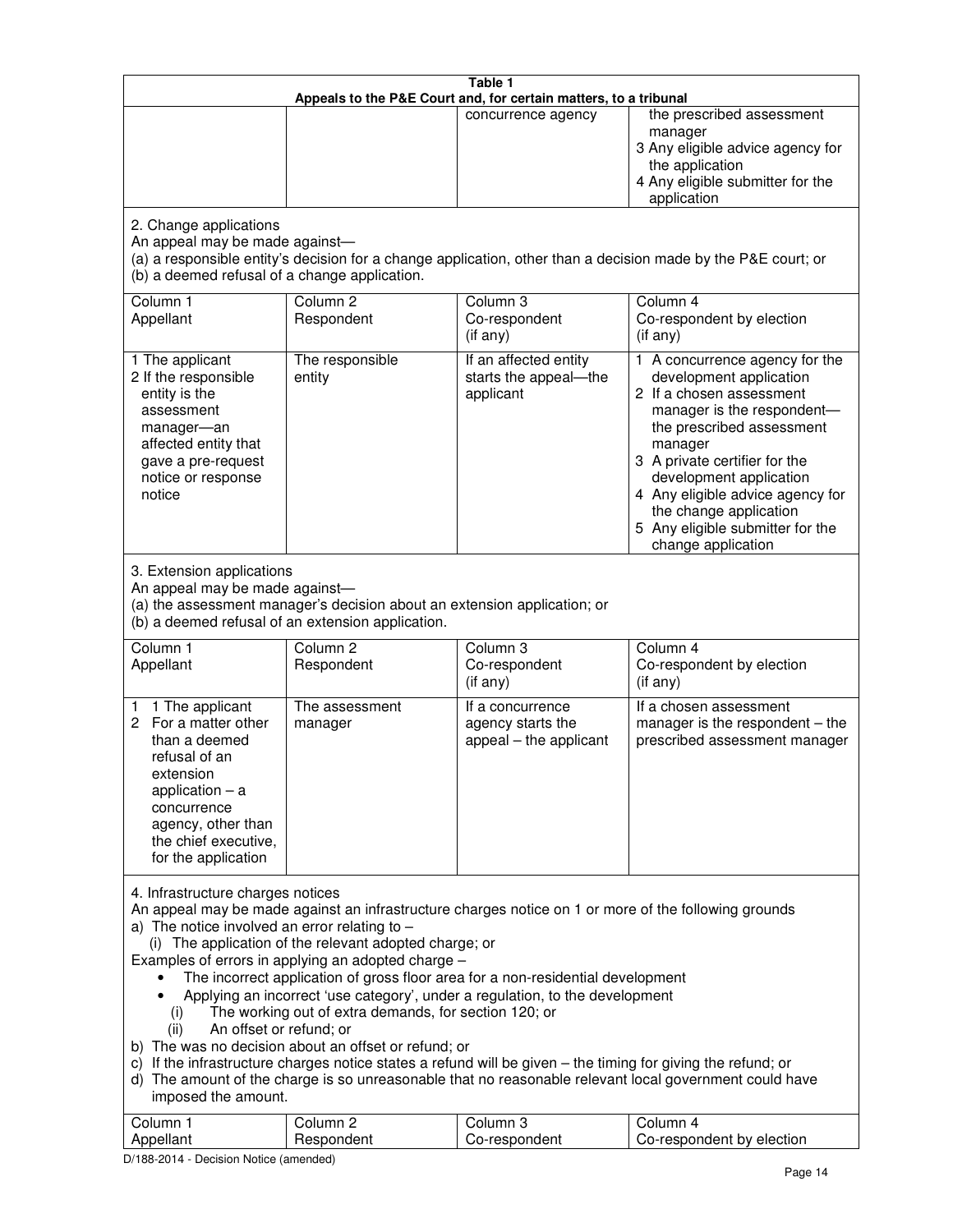| Table 1<br>Appeals to the P&E Court and, for certain matters, to a tribunal                                                                                                                                                                                                                                                                     |                                                                                                                                                                                                                     |                                                                                                                         |                                                                                                                                                                            |  |  |
|-------------------------------------------------------------------------------------------------------------------------------------------------------------------------------------------------------------------------------------------------------------------------------------------------------------------------------------------------|---------------------------------------------------------------------------------------------------------------------------------------------------------------------------------------------------------------------|-------------------------------------------------------------------------------------------------------------------------|----------------------------------------------------------------------------------------------------------------------------------------------------------------------------|--|--|
|                                                                                                                                                                                                                                                                                                                                                 |                                                                                                                                                                                                                     | (if any)                                                                                                                | $($ if any $)$                                                                                                                                                             |  |  |
| The person given the<br>Infrastructure charges<br>notice                                                                                                                                                                                                                                                                                        | The local government<br>that gave the<br>infrastructure charges<br>notice                                                                                                                                           | $\blacksquare$                                                                                                          |                                                                                                                                                                            |  |  |
| 5. Conversion applications<br>An appeal may be made against-<br>(a) the refusal of a conversion application; or                                                                                                                                                                                                                                 | (b) a deemed refusal of a conversion application.                                                                                                                                                                   |                                                                                                                         |                                                                                                                                                                            |  |  |
| Column 1<br>Appellant                                                                                                                                                                                                                                                                                                                           | Column <sub>2</sub><br>Respondent                                                                                                                                                                                   | Column 3<br>Co-respondent<br>(if any)                                                                                   | Column 4<br>Co-respondent by election<br>(if any)                                                                                                                          |  |  |
| The applicant                                                                                                                                                                                                                                                                                                                                   | The local government<br>to which the conversion<br>application was made                                                                                                                                             | $\blacksquare$                                                                                                          | $\overline{\phantom{a}}$                                                                                                                                                   |  |  |
| 6. Enforcement notices                                                                                                                                                                                                                                                                                                                          | An appeal may be made against the decision to give an enforcement notice.                                                                                                                                           |                                                                                                                         |                                                                                                                                                                            |  |  |
| Column 1<br>Appellant                                                                                                                                                                                                                                                                                                                           | Column <sub>2</sub><br>Respondent                                                                                                                                                                                   | Column 3<br>Co-respondent<br>(if any)                                                                                   | Column 4<br>Co-respondent by election<br>(if any)                                                                                                                          |  |  |
| The person given the<br>enforcement notice                                                                                                                                                                                                                                                                                                      | The enforcement<br>authority                                                                                                                                                                                        |                                                                                                                         | If the enforcement authority is<br>not the local government for<br>the premises in relation to which<br>the offence is alleged to have<br>happened-the local<br>government |  |  |
|                                                                                                                                                                                                                                                                                                                                                 |                                                                                                                                                                                                                     | Table 2<br>Appeals to the P&E Court only                                                                                |                                                                                                                                                                            |  |  |
| (b) jurisdictional error.                                                                                                                                                                                                                                                                                                                       | 1. Appeals from tribunal<br>An appeal may be made against a decision of a tribunal, other than a decision under<br>section 252, on the ground of-<br>(a) an error or mistake in law on the part of the tribunal; or |                                                                                                                         |                                                                                                                                                                            |  |  |
| Column 1<br>Appellant                                                                                                                                                                                                                                                                                                                           | Column 2<br>Respondent                                                                                                                                                                                              | Column 3<br>Co-respondent<br>$($ if any $)$                                                                             | Column 4<br>Co-respondent by election<br>(i f any)                                                                                                                         |  |  |
| A party to the<br>proceedings for the<br>decision                                                                                                                                                                                                                                                                                               | The other party to the<br>proceedings for the<br>decision                                                                                                                                                           | $\qquad \qquad \blacksquare$                                                                                            |                                                                                                                                                                            |  |  |
| 2. Eligible submitter appeals<br>An appeal may be made against the decision to give a development approval, or an approval for a change<br>application, to the extent that the decision relates to-<br>(a) any part of the development application for the development approval that required impact assessment; or<br>(b) a variation request. |                                                                                                                                                                                                                     |                                                                                                                         |                                                                                                                                                                            |  |  |
| Column 1<br>Appellant                                                                                                                                                                                                                                                                                                                           | Column 2<br>Respondent                                                                                                                                                                                              | Column 3<br>Co-respondent<br>$($ if any $)$                                                                             | Column 4<br>Co-respondent by election<br>(if any)                                                                                                                          |  |  |
| 1 For a development<br>application-an<br>eligible submitter for<br>the development<br>application<br>2 For a change                                                                                                                                                                                                                             | 1 For a development<br>application-the<br>assessment<br>manager<br>2 For a change<br>application-the                                                                                                                | 1 The applicant<br>2 If the appeal is about<br>a concurrence<br>agency's referral<br>response-the<br>concurrence agency | Another eligible<br>submitter for the<br>application                                                                                                                       |  |  |

D/188-2014 - Decision Notice (amended)

eligible submitter for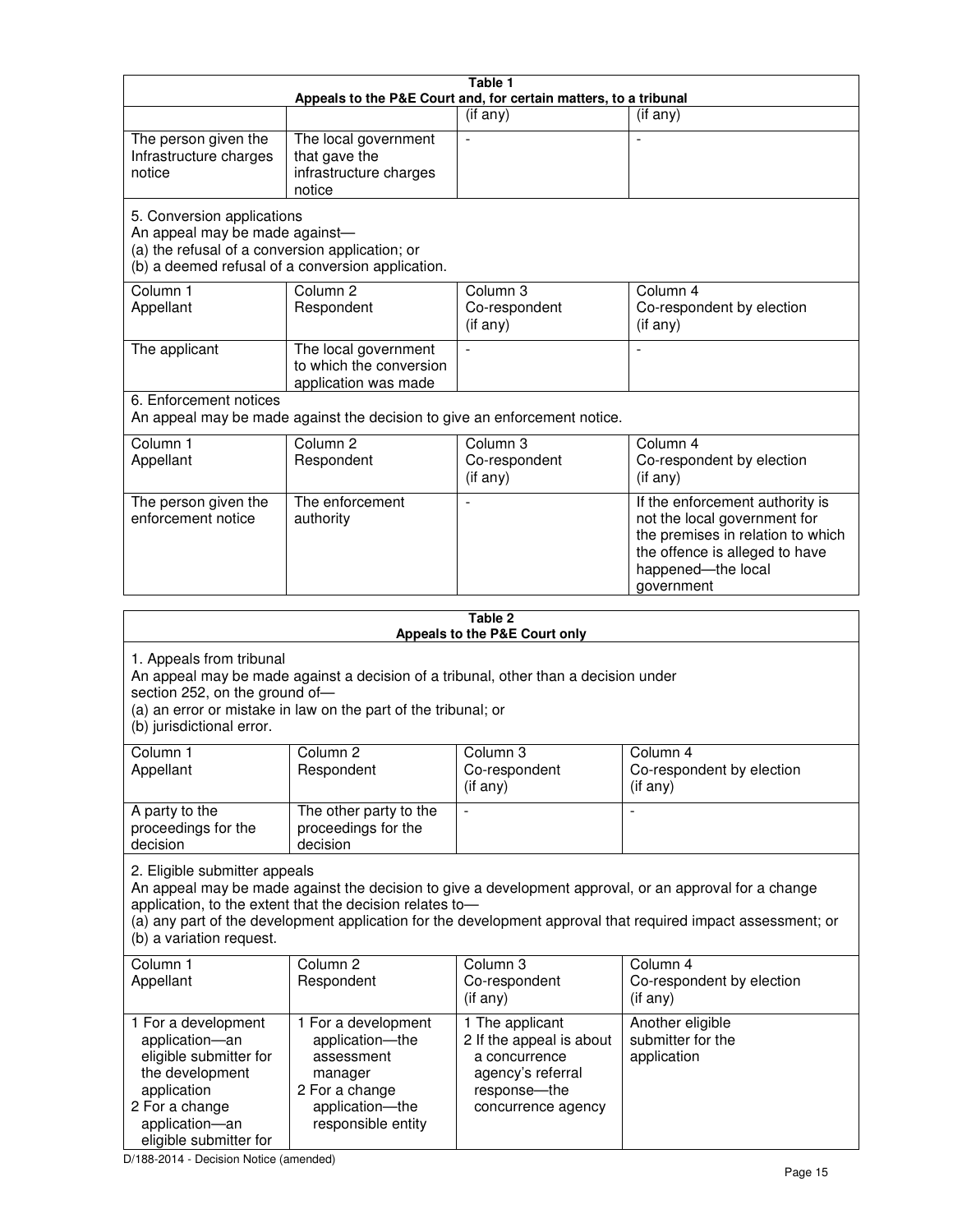| Table 2<br>Appeals to the P&E Court only                                                                                                                                                                                                                                                                                                                                                                           |                                                                                                                                                                                                      |                                                                                                                         |                                                                                        |  |  |
|--------------------------------------------------------------------------------------------------------------------------------------------------------------------------------------------------------------------------------------------------------------------------------------------------------------------------------------------------------------------------------------------------------------------|------------------------------------------------------------------------------------------------------------------------------------------------------------------------------------------------------|-------------------------------------------------------------------------------------------------------------------------|----------------------------------------------------------------------------------------|--|--|
| the change<br>application                                                                                                                                                                                                                                                                                                                                                                                          |                                                                                                                                                                                                      |                                                                                                                         |                                                                                        |  |  |
| 3. Eligible submitter and eligible advice agency appeals<br>An appeal may be made against a provision of a development approval, or failure to<br>include a provision in the development approval, to the extent the matter relates to-<br>(a) any part of the development application or the change application, for the development approval, that<br>required impact assessment; or<br>(b) a variation request. |                                                                                                                                                                                                      |                                                                                                                         |                                                                                        |  |  |
| Column 1<br>Appellant                                                                                                                                                                                                                                                                                                                                                                                              | Column <sub>2</sub><br>Respondent                                                                                                                                                                    | Column 3<br>Co-respondent<br>(if any)                                                                                   | Column 4<br>Co-respondent by election<br>(if any)                                      |  |  |
| 1 For a development<br>application-an<br>eligible submitter for<br>the development<br>application<br>2 For a change<br>application-an<br>eligible submitter for<br>the change<br>application<br>3 An eligible advice<br>agency for the<br>development<br>application or change<br>application                                                                                                                      | 1 For a development<br>application-the<br>assessment<br>manager<br>2 For a change<br>application-the<br>responsible entity                                                                           | 1 The applicant<br>2 If the appeal is about<br>a concurrence<br>agency's referral<br>response-the<br>concurrence agency | Another eligible submitter for the<br>application                                      |  |  |
| 4. Compensation claims<br>An appeal may be made against-                                                                                                                                                                                                                                                                                                                                                           | (a) a decision under section 32 about a compensation claim; or<br>(b) a decision under section 265 about a claim for compensation; or<br>(c) a deemed refusal of a claim under paragraph (a) or (b). |                                                                                                                         |                                                                                        |  |  |
| Column <sub>1</sub><br>Appellant                                                                                                                                                                                                                                                                                                                                                                                   | Column <sub>2</sub><br>Respondent                                                                                                                                                                    | Column 3<br>Co-respondent<br>(if any)                                                                                   | Column 4<br>Co-respondent by election<br>(if any)                                      |  |  |
| A person dissatisfied<br>with the decision                                                                                                                                                                                                                                                                                                                                                                         | The local<br>government to which<br>the claim was made                                                                                                                                               |                                                                                                                         |                                                                                        |  |  |
| 5. Registered premises<br>An appeal may be made against a decision of the Minister under chapter 7, part 4.                                                                                                                                                                                                                                                                                                        |                                                                                                                                                                                                      |                                                                                                                         |                                                                                        |  |  |
| Column 1<br>Appellant                                                                                                                                                                                                                                                                                                                                                                                              | Column <sub>2</sub><br>Respondent                                                                                                                                                                    | Column <sub>3</sub><br>Co-respondent<br>(if any)                                                                        | Column 4<br>Co-respondent by election<br>(if any)                                      |  |  |
| 1 A person given a<br>decision notice about<br>the decision<br>2 If the decision is to<br>register premises or<br>renew the<br>registration of<br>premises-an owner<br>or occupier of<br>premises in the<br>affected area for the<br>registered premises<br>who is dissatisfied<br>with the decision                                                                                                               | The Minister                                                                                                                                                                                         | $\blacksquare$                                                                                                          | If an owner or occupier starts the<br>appeal – the owner of the<br>registered premises |  |  |